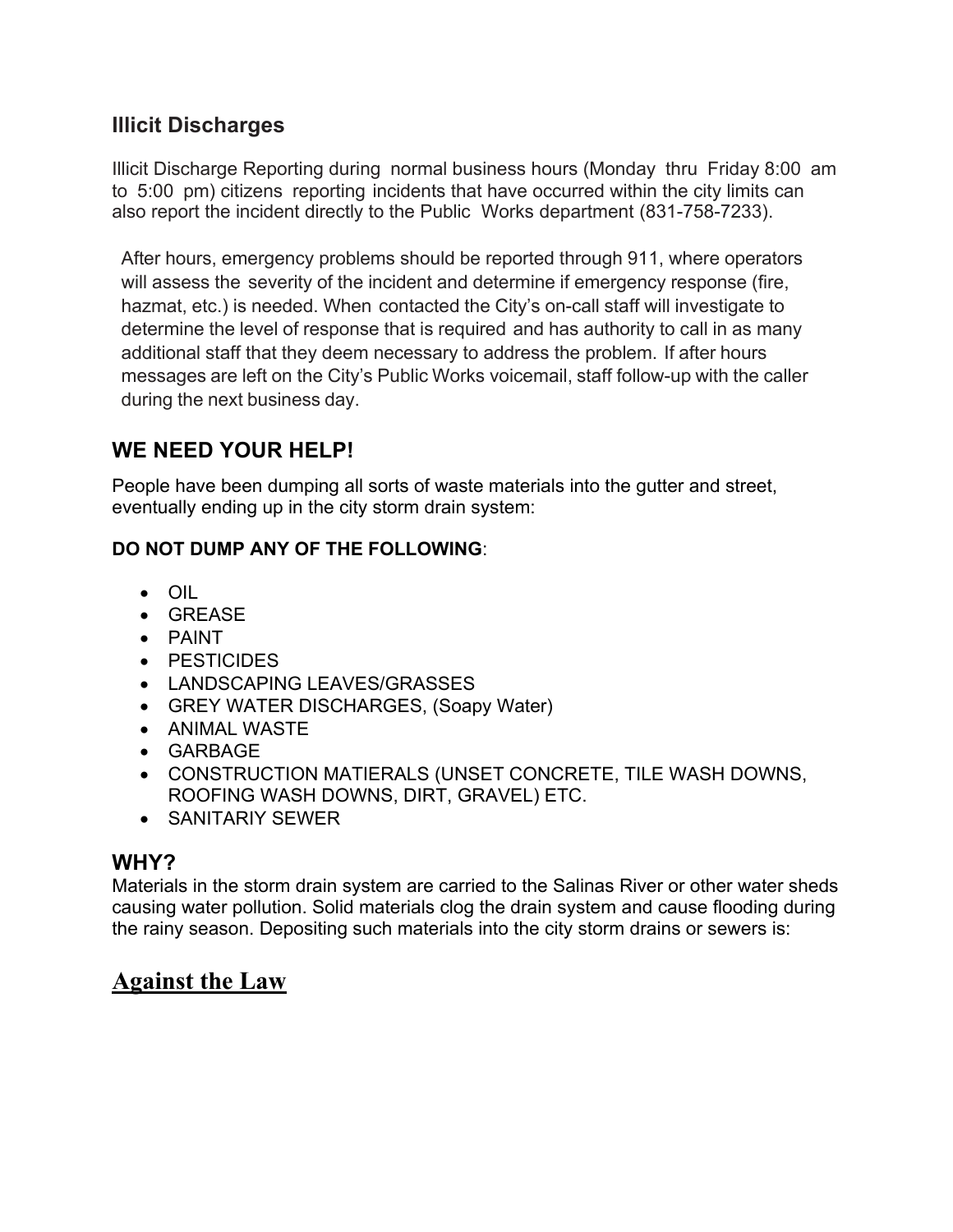# **HOW CAN YOU HELP?**

If you see someone putting waste material into a catch basin or gutter:

- Tell him or her why that is not a good idea
- Be Sure to notify Maintenance Services with the following observations. Location, Date, Time, Circumstances
- Name of person (if you know it)
- Identifying information, such as license plate number, company, name or vehicle, or other helpful information

## **Water Quality**

The City of Salinas has made a strong commitment to protect and manage the City's natural resources. Within the Public Works Department seeks to minimize the negative effects of development and pollution, while maximizing environmental protection and conservation. Protecting and preserving the quality of the City's surface waters is a key focus area.

The top causes of water quality impairment include siltation, nutrients, bacteria, metals, and oxygen- depleting substances. Polluted stormwater runoff, including runoff from urban/suburban areas and construction sites is a leading source of this impairment. To address this problem, EPA established the National Pollutant Discharge Elimination System (NPDES) program as part of the Clean Water Act to regulate stormwater discharges.

In the City of Salinas, the stormwater management program is a joint effort of the City's Public Works Department and the City's Planning and Development Department at the City's Permit Center. The City's Phase 1 Municipal Stormwater Permit requires the City to have a stormwater management program (SWMP).

# **Illicit Discharge Detection and Elimination**

The City has an ongoing program to detect and remove illicit discharges and illegal connections, including spills into the municipal separate storm sewer system (MS4).

The City's Illicit Discharge and Detection Elimination (IDDE) program is managed by the Wastewater Division of the City's Public Works Department. Maintenance staff and construction site inspectors also play an important role identifying illicit discharge problems and responding to clean-up requests. However, Staff from multiple City Departments will play a role in locating, identifying and reporting